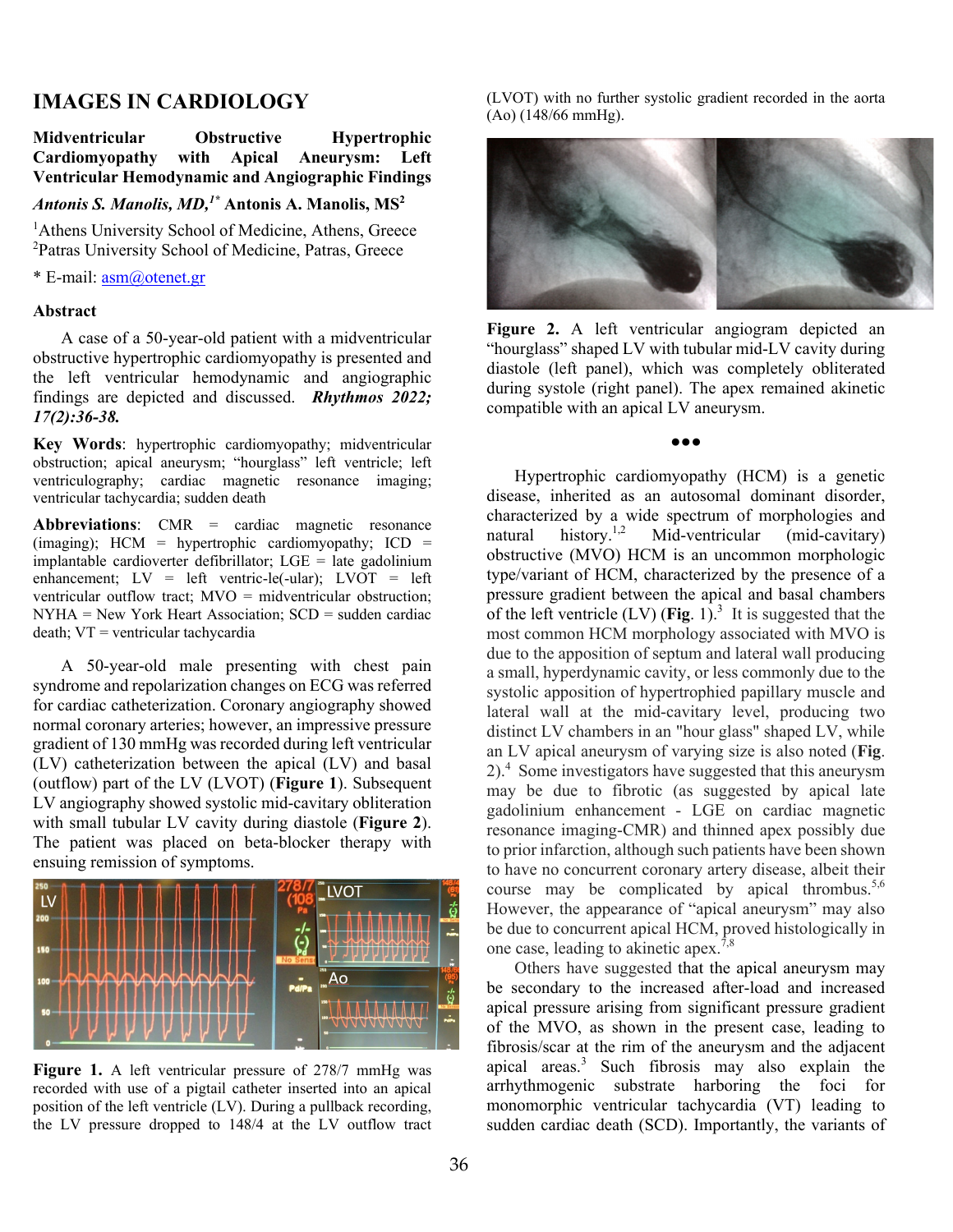HCM with apical aneurysm are the ones producing monomorphic VT, rather than polymorphic VT which characterizes the common type of HCM.

Midventricular obstruction (MVO) constitutes  $\sim$ 10% of patients presenting with HCM. A study of 490 HCM patients showed that  $46$  (9.4%) had MVO. $^9$  Another study of 572 patients presenting with HCM indicated that 76  $(13.3\%)$  of these patients were diagnosed with MVO.<sup>10</sup> A Greek single-center cohort study of 423 patients with HCM (age 49±17 years; 66% male) indicated that MVO was identified in 34 patients  $(8\%)$ .<sup>11</sup> Patients with MVO tended to be more symptomatic (>90% with NYHA class ≥II symptoms) compared with the other HCM patients. Apical aneurysm was identified in 26.5%. On multivariate analysis, presence of MVO strongly predicted progression to end-stage, burned out HCM and related heart failure deaths (hazard ratio-HR 2.62; P=0.047).

The presence of MVO in patients with HCM has important pathophysiological and prognostic implications. As mentioned, in a study comprising 490 HCM patients, MVO, diagnosed when the peak midcavitary gradient was estimated to be  $\geq$ 30 mm Hg, was identified in 46 patients  $(9.4\%)$ <sup>9</sup> Patients with MVO were more likely to be symptomatic than those without. MVO predicted death (HR 2.23, P=0.016), particularly sudden death and potentially lethal arrhythmic events (HR: 3.19, P<0.001). Apical aneurysm formation was identified in 28.3% of patients with MVO and strongly predicted HCM-related death (HR: 3.47, P=0.008) and the combined endpoint of SCD and potentially lethal arrhythmic events (HR: 5.08, P<0.001). The presence and severity of MVO has been associated with higher incidence of non-sustained VT in  $HCM$  patients.<sup>10</sup>

LV apical aneurysms have rarely been reported in patients with HCM. In a large study of 1299 HCM patients, 28 (2%) were identified with LV apical aneurysms (age range, 26-83 years).<sup>12</sup> Apical aneurysms varied considerably in size (10-66 mm), and were associated with transmural myocardial scarring as shown by LGE on CMR. Left ventricular morphology varied, but the majority (68%) showed an "hourglass" contour, with midventricular hypertrophy producing muscular narrowing and intracavitary gradients in 9 (32%) patients (74 $\pm$ 42 mm Hg). During follow-up (4.1 $\pm$ 3.7 years), 12 patients (43%) with LV apical aneurysms developed complications (10.5%/y), including SCD, appropriate implantable cardioverter defibrillator (ICD) discharges, nonfatal thromboembolic stroke, and progressive heart failure and death.

A large cohort study of 1332 patients with apical HCM confirmed by CMR showed LV apical aneurysms in 31  $(2.3\%)$  patients (aged  $53.8\pm15.1$  years).<sup>13</sup> The majority (90%) of these patients had clinical symptoms, and 10% had a family history of HCM. Compared with apical HCM

patients without LV aneurysm, the proportion of systolic MVO and late gadolinium enhancement (LGE) presence, and the LGE extent in apical HCM patients with aneurysms were significantly higher (all  $P<0.05$ ). The event-free survival rate in apical HCM patients with aneurysm was significantly lower than that in patients without aneurysm ( $log$  rank,  $P=0.01$ ).

A retrospective study indicated that among 1,940 HCM patients, 93 (5%) were identified with LV apical aneurysms (mean age  $56 \pm 13$  years, 69% male).<sup>4</sup> Over 4.4±3.2 years, 3 of the 93 patients with LV apical aneurysms (3%) died suddenly or of heart failure, 22 (24%) had successful interventions including appropriate ICD discharges (n=18), heart transplants (n=2), and successful resuscitation after cardiac arrest (n=2). Five non-anticoagulated patients had nonfatal thromboembolic events (1.1%/year), whereas apical clots were detected in 13 anticoagulated patients, albeit without embolic events. The authors concluded that HCM patients with LV apical aneurysms are at high risk for arrhythmic sudden death and thromboembolic events.

In the subgroup of patients with HCM and MVO, LV apical aneurysms have been reported in over 20% of such patients and have been considered an independent predictor of potentially lethal ventricular arrhythmic events, including ventricular tachycardia (VT)/ventricular fibrillation (VF) leading to  $SCD<sup>9</sup>$  A systematic review of 39 observational studies reporting on 94 patients with HCM with MVO and LV aneurysm (mean age  $58.05\pm11.76$  years,  $59.6\%$  males) indicated that the most common electrocardiographic finding was T wave inversion occurring in 13.8% of the cases followed by ST elevation  $(9.5\%)$ .<sup>14</sup> Maximal LV wall thickness was 18.89  $\pm$  5.19 mm and paradoxical jet flow was detected in 29.8% of patients. Beta-blockers (58.5%) were the most common drug therapy; amiodarone (10.6%) was employed for VT, which was the most common complication, observed in 39.3% of cases. All-cause mortality was 13.8 % over 16±20.1 months of follow-up. Implantable cardioverter defibrillator (ICD) was implanted in 37% of patients, of whom 26% received appropriate shock therapy.

Finally, a recent meta-analysis of 6 studies comprising 2382 HCM patients indicated that the presence of LV apical aneurysm in these patients was associated with an increased risk for SCD events (pooled OR:  $4.67$ ;  $I^2$ :  $38\%$ ) and thromboembolism (pooled OR: 6.30;  $I^2$ : 66%).<sup>15</sup>

## **Conclusion**

 The HCM variant with MVO featured in the present case is encountered in  $\sim$ 10% of patients with HCM. LV apical aneurysms have rarely been reported in patients with HCM (2-5%). However, in the subgroup of HCM with MVO, apical aneurysms are found in over 20% of such